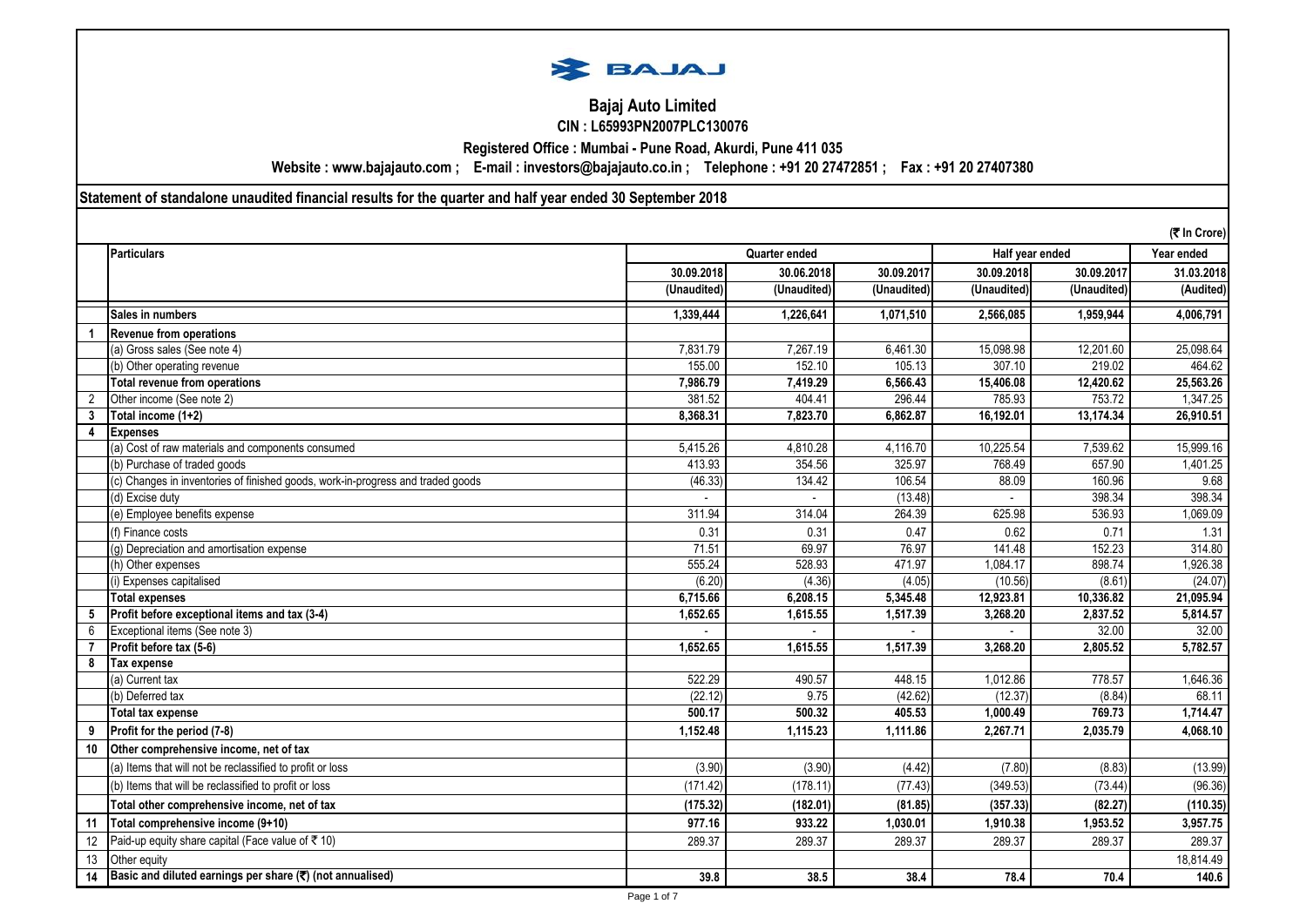|                                         |             |             | (₹ In Crore) |
|-----------------------------------------|-------------|-------------|--------------|
| <b>Particulars</b>                      | As at       | As at       | As at        |
|                                         | 30.09.2018  | 30.09.2017  | 31.03.2018   |
|                                         | (Unaudited) | (Unaudited) | (Audited)    |
| Α<br><b>Assets</b>                      |             |             |              |
| 1<br><b>Non-current assets</b>          |             |             |              |
| (a) Property, plant and equipment       | 1,734.49    | 1,847.13    | 1,821.22     |
| (b) Capital work-in-progress            | 10.06       | 11.91       | 11.15        |
| (c) Investment property                 | 56.31       | 57.70       | 57.11        |
| (d) Intangible assets                   | 24.68       | 22.33       |              |
| (e) Intangible assets under development | 20.59       | 35.86       | 45.32        |
| (f) Investment in subsidiaries          | 1,222.72    | 1.222.72    | 1,222.72     |
| (g) Financial assets                    |             |             |              |
| Investments                             | 12,929.77   | 4,200.43    | 10,600.17    |
| Loans                                   | 31.33       | 30.28       | 30.64        |
| Other financial assets                  | 0.02        | 0.02        | 0.02         |
| (h) Income tax assets (net)             | 438.66      | 399.94      | 438.66       |
| (i) Other non-current assets            | 344.15      | 375.87      | 356.85       |
| Sub-total - Non-current assets          | 16,812.78   | 8,204.19    | 14,583.86    |
| <b>Current assets</b><br>2              |             |             |              |
| (a) Inventories                         | 677.97      | 545.32      | 742.58       |
| (b) Financial assets                    |             |             |              |
| Investments                             | 3,889.05    | 9,680.16    | 5,765.41     |
| Trade receivables                       | 2,282.16    | 1,425.46    | 1,491.87     |
| Cash and cash equivalents               | 485.57      | 331.45      | 760.94       |
| Other bank balances                     | 20.23       | 17.84       | 17.06        |
| Loans                                   | 7.44        | 7.48        | 6.26         |
| Other financial assets                  | 44.63       | 129.34      | 79.36        |
| (c) Other current assets                | 904.71      | 1,567.47    | 372.15       |
| Sub-total - Current assets              | 8,311.76    | 13,704.52   | 9,235.63     |
| <b>Total - Assets</b>                   | 25,124.54   | 21,908.71   | 23,819.49    |
| <b>Equity and liabilities</b><br>в      |             |             |              |
|                                         |             |             |              |
| 1<br><b>Equity</b>                      |             |             |              |
| (a) Equity share capital                | 289.37      | 289.37      | 289.37       |
| (b) Other equity                        | 18,651.16   | 16,810.24   | 18,814.49    |
| Sub-total - Equity                      | 18,940.53   | 17,099.61   | 19,103.86    |
| 2<br><b>Non-current liabilities</b>     |             |             |              |
| (a) Financial liabilities               |             |             |              |
| Sales tax deferral                      | 121.25      | 120.33      | 120.77       |
| (b) Provisions                          | 140.20      | 102.63      | 112.19       |
| (c) Deferred tax liabilities (net)      | 119.10      | 261.24      | 323.42       |
| (d) Government grant                    | 45.28       | 47.93       | 46.61        |
| (e) Other non-current liabilities       | 1.20        | 1.48        | 1.35         |
| Sub-total - Non-current liabilities     | 427.03      | 533.61      | 604.34       |
|                                         |             |             |              |
| 3<br><b>Current liabilities</b>         |             |             |              |
| (a) Financial liabilities               |             |             |              |
| Trade payables                          | 4,153.09    | 3,225.74    | 3.244.32     |
| Other financial liabilities             | 826.43      | 298.25      | 329.26       |
| (b) Other current liabilities           | 350.70      | 395.01      | 393.72       |
| (c) Provisions                          | 146.41      | 135.22      | 125.60       |
| (d) Government grant                    | 2.65        | 2.65        | 2.65         |
| (e) Current tax liabilities (net)       | 277.70      | 218.62      | 15.74        |
| Sub-total - Current liabilities         | 5,756.98    | 4,275.49    | 4,111.29     |
| <b>Total - Equity and liabilities</b>   | 25,124.54   | 21,908.71   | 23,819.49    |

**Notes :**

Page 2 of 7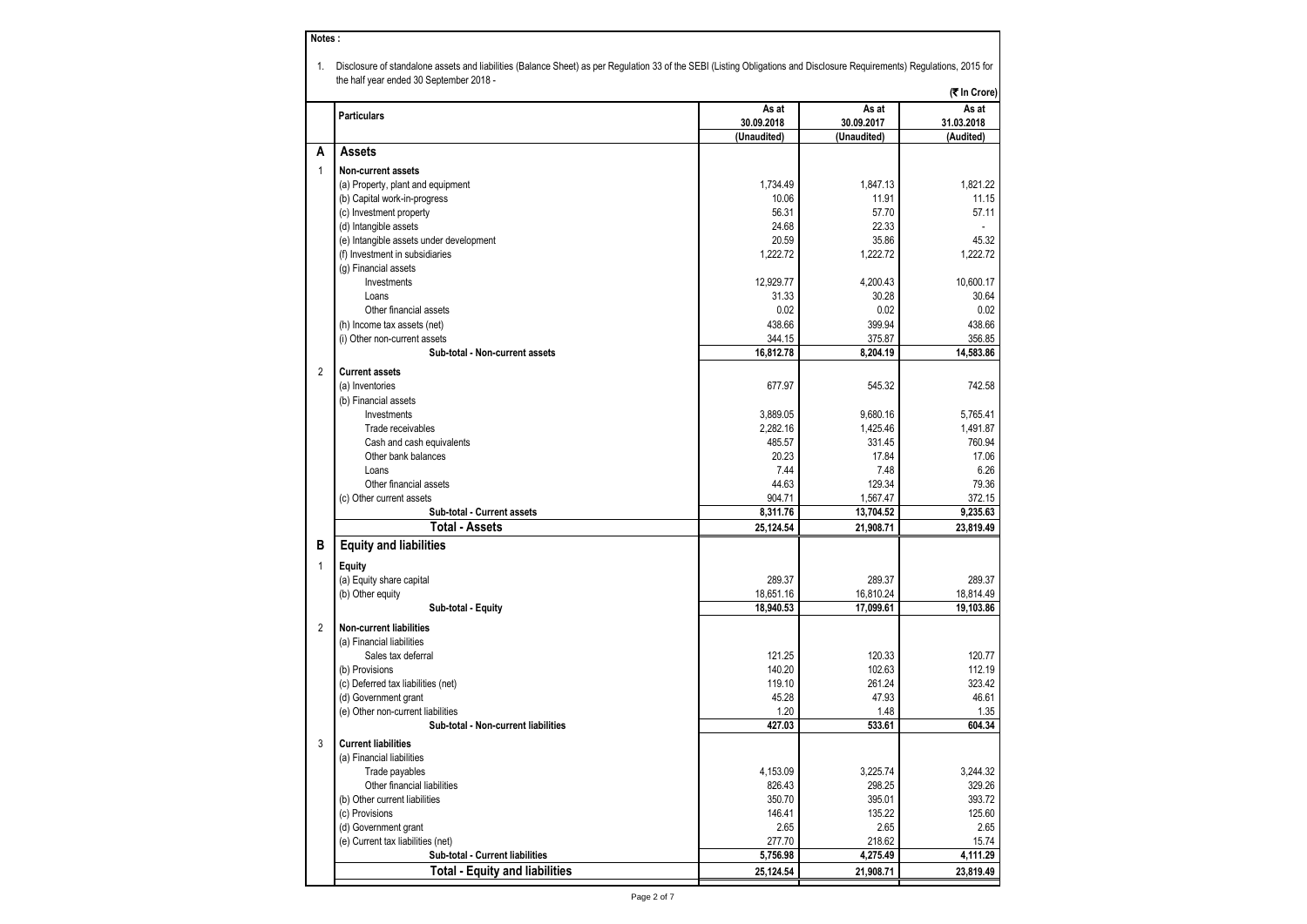# **Notes (contd.) :**

## 2 Other income includes following -

|                    |             |               |             |                 |             | (₹ In Crore) |
|--------------------|-------------|---------------|-------------|-----------------|-------------|--------------|
| <b>Particulars</b> |             | Quarter ended |             | Half vear ended | Year ended  |              |
|                    | 30.09.2018  | 30.06.2018    | 30.09.2017  | 30.09.2018      | 30.09.2017  | 31.03.2018   |
|                    | (Unaudited) | (Unaudited)   | (Unaudited) | (Unaudited)     | (Unaudited) | (Audited)    |
| Hnvestment income  | 297.54      | 336.06        | 241.53      | 633.60          | 635.54      | ,088.26      |
| <b>Others</b>      | 83.98       | 68.35         | 54.91       | 152.33          | 118.18      | 258.99       |

3 Exceptional items represent a one time payment to dealers to compensate them for any losses incurred on introduction of GST as a result of pre-GST inventory held on 30 June 2017.

4 Post the applicability of GST with effect from 1 July 2017, Sales are required to be disclosed net of GST. Accordingly, the Gross sales figures for the half year ended 30 September 2018 are not comparable with the previous periods presented in the results.

5 The Company has opted to publish Extracts of the Unaudited/Audited Consolidated Financial Results, pursuant to option made available as per Regulation 33 of the SEBI (Listing Obligations and Disclosure Requirements) Requiations, 2015. These standalone financial results are available on the Company's website viz. www.bajajauto.com and on the websites of BSE (www.bseindia.com) and NSE (www.nseindia.com).

- 6 Figures for previous year / period have been regrouped wherever necessary.
- 7 ₹ 1 crore is equal to ₹ 10 million.

8 The above results have been reviewed by the Audit Committee, approved by the Board of Directors in the meeting held on 24 October 2018 and subjected to a limited review by the statutory auditors.

> **By order of the Board of Directors For Bajaj Auto Limited**

Pune **Rahul Bajaj** Date: 24 October 2018 **Chairman**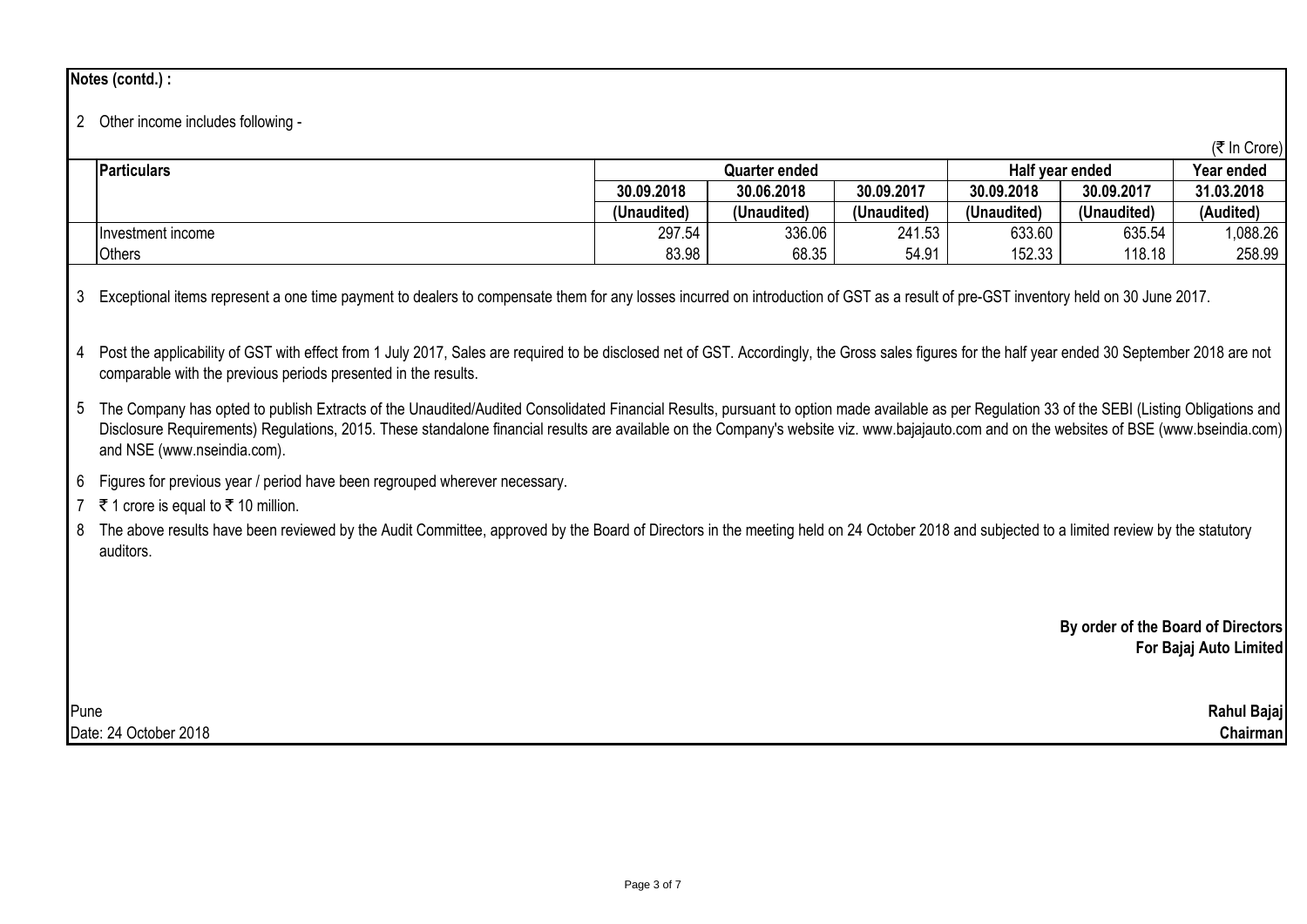

### **Bajaj Auto Limited CIN : L65993PN2007PLC130076**

**Registered Office : Mumbai - Pune Road, Akurdi, Pune 411 035**

**Website : www.bajajauto.com ; E-mail : investors@bajajauto.co.in ; Telephone : +91 20 27472851 ; Fax : +91 20 27407380**

#### **Statement of consolidated unaudited financial results for the quarter and half year ended 30 September 2018**

|                     |                                                                                |             |               |                    |                | (₹ In Crore)      |                   |
|---------------------|--------------------------------------------------------------------------------|-------------|---------------|--------------------|----------------|-------------------|-------------------|
|                     | <b>Particulars</b>                                                             |             | Quarter ended |                    |                | Half year ended   | Year ended        |
|                     |                                                                                | 30.09.2018  | 30.06.2018    | 30.09.2017         | 30.09.2018     | 30.09.2017        | 31.03.2018        |
|                     |                                                                                | (Unaudited) | (Unaudited)   | (Unaudited)        | (Unaudited)    | (Unaudited)       | (Audited)         |
|                     | <b>Revenue from operations</b>                                                 |             |               |                    |                |                   |                   |
|                     | (a) Gross sales (See note 5)                                                   | 7.831.79    | 7.267.19      | 6.461.30           | 15.098.98      | 12,201.60         | 25.098.64         |
|                     | (b) Other operating revenue                                                    | 155.00      | 152.10        | 105.13             | 307.10         | 219.02            | 464.62            |
|                     | Total revenue from operations                                                  | 7,986.79    | 7,419.29      | 6,566.43           | 15,406.08      | 12,420.62         | 25,563.26         |
| 2                   | Other income (See note 3)                                                      | 381.52      | 310.05        | 297.18             | 691.57         | 620.65            | 1,212.27          |
| 3                   | Total income (1+2)                                                             | 8,368.31    | 7,729.34      | 6,863.61           | 16,097.65      | 13,041.27         | 26,775.53         |
| 4                   | <b>Expenses</b>                                                                |             |               |                    |                |                   |                   |
|                     | (a) Cost of raw materials and components consumed                              | 5,415.26    | 4,810.28      | 4,116.70           | 10,225.54      | 7,539.62          | 15,999.16         |
|                     | b) Purchase of traded goods                                                    | 413.93      | 354.56        | 325.97             | 768.49         | 657.90            | 1,401.25          |
|                     | c) Changes in inventories of finished goods, work-in-progress and traded goods | (46.33)     | 134.42        | 106.54             | 88.09          | 160.96            | 9.68              |
|                     | (d) Excise duty                                                                |             |               | (13.48)            | $\overline{a}$ | 398.34            | 398.34            |
|                     | (e) Employee benefits expense                                                  | 312.40      | 314.35        | 264.95             | 626.75         | 537.65            | 1,069.48          |
|                     | (f) Finance costs                                                              | 0.31        | 0.31          | 0.47               | 0.62           | 0.71              | 1.31              |
|                     | (g) Depreciation and amortisation expense                                      | 71.51       | 69.97         | 76.97              | 141.48         | 152.23            | 314.80            |
|                     | (h) Other expenses                                                             | 555.54      | 529.57        | 472.33             | 1,085.11       | 899.36            | 1,927.78          |
|                     | i) Expenses capitalised                                                        | (6.20)      | (4.36)        | (4.05)             | (10.56)        | (8.61)            | (24.07)           |
|                     | <b>Total expenses</b>                                                          | 6,716.42    | 6,209.10      | 5,346.40           | 12,925.52      | 10,338.16         | 21,097.73         |
| 5                   | Share of profits of associate                                                  | 104.85      | 21.85         | 81.90              | 126.70         | 128.95            | 287.61            |
| 6                   | Profit before exceptional items and tax (3-4+5)                                | 1.756.74    | 1.542.09      | 1.599.11           | 3.298.83       | 2.832.06          | 5.965.41          |
| $\overline{7}$<br>8 | Exceptional items (See note 4)<br>Profit before tax (6-7)                      | 1,756.74    | 1,542.09      | $\sim$<br>1,599.11 | 3,298.83       | 32.00<br>2,800.06 | 32.00<br>5,933.41 |
| 9                   | Tax expense                                                                    |             |               |                    |                |                   |                   |
|                     | (a) Current tax                                                                | 522.29      | 490.57        | 448.15             | 1,012.86       | 778.57            | 1,646.36          |
|                     | (b) Deferred tax                                                               | (22.12)     | 9.75          | (42.62)            | (12.37)        | (8.84)            | 68.11             |
|                     | <b>Total tax expense</b>                                                       | 500.17      | 500.32        | 405.53             | 1,000.49       | 769.73            | 1,714.47          |
| 10                  | Profit after tax (8-9)                                                         | 1,256.57    | 1,041.77      | 1,193.58           | 2,298.34       | 2,030.33          | 4,218.94          |
| 11                  | Profit attributable to non-controlling interest                                |             | (0.01)        | $\overline{a}$     | (0.01)         | 0.01              | (0.01)            |
| 12                  | Profit for the period (10-11)                                                  | 1.256.57    | 1,041.78      | 1.193.58           | 2,298.35       | 2.030.32          | 4,218.95          |
| 13                  | Other comprehensive income, net of tax                                         |             |               |                    |                |                   |                   |
|                     | (a) Items that will not be reclassified to profit or loss                      | (3.90)      | (3.90)        | (4.42)             | (7.80)         | (8.83)            | (13.34)           |
|                     | (b) Items that will be reclassified to profit or loss                          | (53.01)     | (203.87)      | 49.95              | (256.88)       | 179.19            | 251.08            |
|                     |                                                                                |             |               |                    |                |                   |                   |
|                     | Total other comprehensive income, net of tax                                   | (56.91)     | (207.77)      | 45.53              | (264.68)       | 170.36            | 237.74            |
| 14                  | Total comprehensive income (12+13)                                             | 1,199.66    | 834.01        | 1,239.11           | 2,033.67       | 2,200.68          | 4,456.69          |
|                     |                                                                                |             |               |                    |                |                   |                   |
| 15                  | Profit attributable to:                                                        |             |               |                    |                |                   |                   |
|                     | Owners of the company                                                          | 1,256.57    | 1,041.78      | 1,193.58           | 2,298.35       | 2,030.32          | 4,218.95          |
|                     | Non-controlling interests                                                      |             | (0.01)        |                    | (0.01)         | 0.01              | (0.01)            |
| 16                  | Total comprehensive income attributable to:                                    |             |               |                    |                |                   |                   |
|                     | Owners of the company                                                          | 1,199.66    | 834.01        | 1,239.11           | 2,033.67       | 2,200.68          | 4,456.69          |
|                     | Non-controlling interests                                                      | ÷           | (0.01)        | $\mathcal{L}$      | (0.01)         | 0.01              | (0.01)            |
|                     |                                                                                |             |               |                    |                |                   |                   |
| 17                  | Paid-up equity share capital (Face value of ₹10)                               | 289.37      | 289.37        | 289.37             | 289.37         | 289.37            | 289.37            |
| 18                  | Other equity                                                                   |             |               |                    |                |                   | 20,135.87         |
| 19                  | Basic and diluted earnings per share (₹) (not annualised)                      | 43.4        | 36.0          | 41.2               | 79.4           | 70.2              | 145.8             |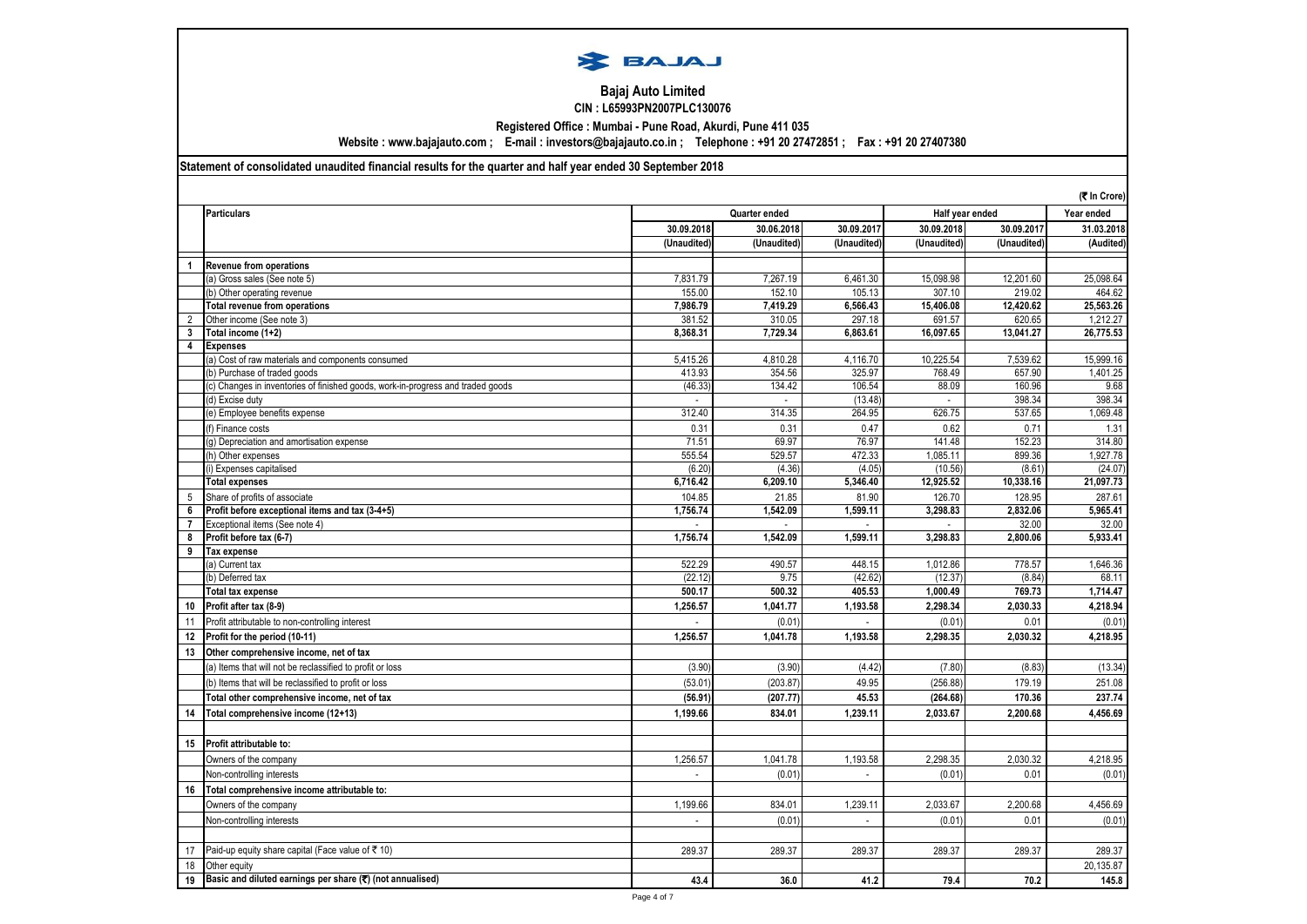| Segment-wise revenue, results and capital employed (consolidated) |                                             |             |                      |             |                 |             |              |  |
|-------------------------------------------------------------------|---------------------------------------------|-------------|----------------------|-------------|-----------------|-------------|--------------|--|
|                                                                   |                                             |             |                      |             |                 |             | (₹ In Crore) |  |
|                                                                   | <b>Particulars</b>                          |             | <b>Quarter ended</b> |             | Half year ended |             |              |  |
|                                                                   |                                             | 30.09.2018  | 30.06.2018           | 30.09.2017  | 30.09.2018      | 30.09.2017  | 31.03.2018   |  |
|                                                                   |                                             | (Unaudited) | (Unaudited)          | (Unaudited) | (Unaudited)     | (Unaudited) | (Audited)    |  |
|                                                                   |                                             |             |                      |             |                 |             |              |  |
|                                                                   | <b>Segment revenue</b>                      |             |                      |             |                 |             |              |  |
|                                                                   | Automotive                                  | 8,070.77    | 7,487.64             | 6,622.08    | 15,558.41       | 12,540.80   | 25,822.34    |  |
|                                                                   | Investments                                 | 297.54      | 241.70               | 241.53      | 539.24          | 500.47      | 953.19       |  |
|                                                                   | <b>Total</b>                                | 8,368.31    | 7,729.34             | 6,863.61    | 16,097.65       | 13,041.27   | 26,775.53    |  |
| $\overline{\mathbf{2}}$                                           | Segment profit before tax and finance costs |             |                      |             |                 |             |              |  |
|                                                                   | Automotive                                  | 1,460.18    | 1,301.39             | 1,358.58    | 2,761.57        | 2,301.37    | 4,983.66     |  |
|                                                                   | Investments                                 | 296.87      | 241.01               | 241.00      | 537.88          | 499.40      | 951.06       |  |
|                                                                   | Total                                       | 1,757.05    | 1,542.40             | 1,599.58    | 3,299.45        | 2,800.77    | 5,934.72     |  |
|                                                                   | Less: Finance costs                         | 0.31        | 0.31                 | 0.47        | 0.62            | 0.71        | 1.31         |  |
|                                                                   | Total profit before tax                     | 1,756.74    | 1,542.09             | 1,599.11    | 3,298.83        | 2,800.06    | 5,933.41     |  |
| $\overline{\mathbf{3}}$                                           | Capital employed                            |             |                      |             |                 |             |              |  |
|                                                                   | <b>Segment assets</b>                       |             |                      |             |                 |             |              |  |
|                                                                   | Automotive                                  | 9.252.91    | 8,427.67             | 8.622.28    | 9,252.91        | 8,622.28    | 8,032.04     |  |
|                                                                   | Investments                                 | 16,877.71   | 17,743.19            | 13,956.16   | 16,877.71       | 13,956.16   | 16,670.30    |  |
|                                                                   | Unallocable                                 | 438.66      | 192.93               | 399.94      | 438.66          | 399.94      | 438.66       |  |
|                                                                   | Sub-total                                   | 26,569.28   | 26,363.79            | 22,978.38   | 26,569.28       | 22,978.38   | 25,141.00    |  |
|                                                                   | <b>Segment liabilities</b>                  |             |                      |             |                 |             |              |  |
|                                                                   | Automotive                                  | 5,618.08    | 4,683.82             | 4,158.39    | 5,618.08        | 4,158.39    | 4,206.55     |  |
|                                                                   | Investments                                 |             |                      |             |                 |             |              |  |
|                                                                   | Unallocable                                 | 277.70      | 15.74                | 218.62      | 277.70          | 218.62      | 15.74        |  |
|                                                                   | Sub-total                                   | 5,895.78    | 4,699.56             | 4,377.01    | 5,895.78        | 4,377.01    | 4,222.29     |  |
|                                                                   | Capital employed                            |             |                      |             |                 |             |              |  |
|                                                                   | Automotive                                  | 3,634.83    | 3,743.85             | 4,463.89    | 3,634.83        | 4,463.89    | 3,825.49     |  |
|                                                                   | Investments                                 | 16,877.71   | 17,743.19            | 13,956.16   | 16,877.71       | 13,956.16   | 16,670.30    |  |
|                                                                   | Unallocable                                 | 160.96      | 177.19               | 181.32      | 160.96          | 181.32      | 422.92       |  |
|                                                                   | Total                                       | 20,673.50   | 21,664.23            | 18,601.37   | 20,673.50       | 18,601.37   | 20,918.71    |  |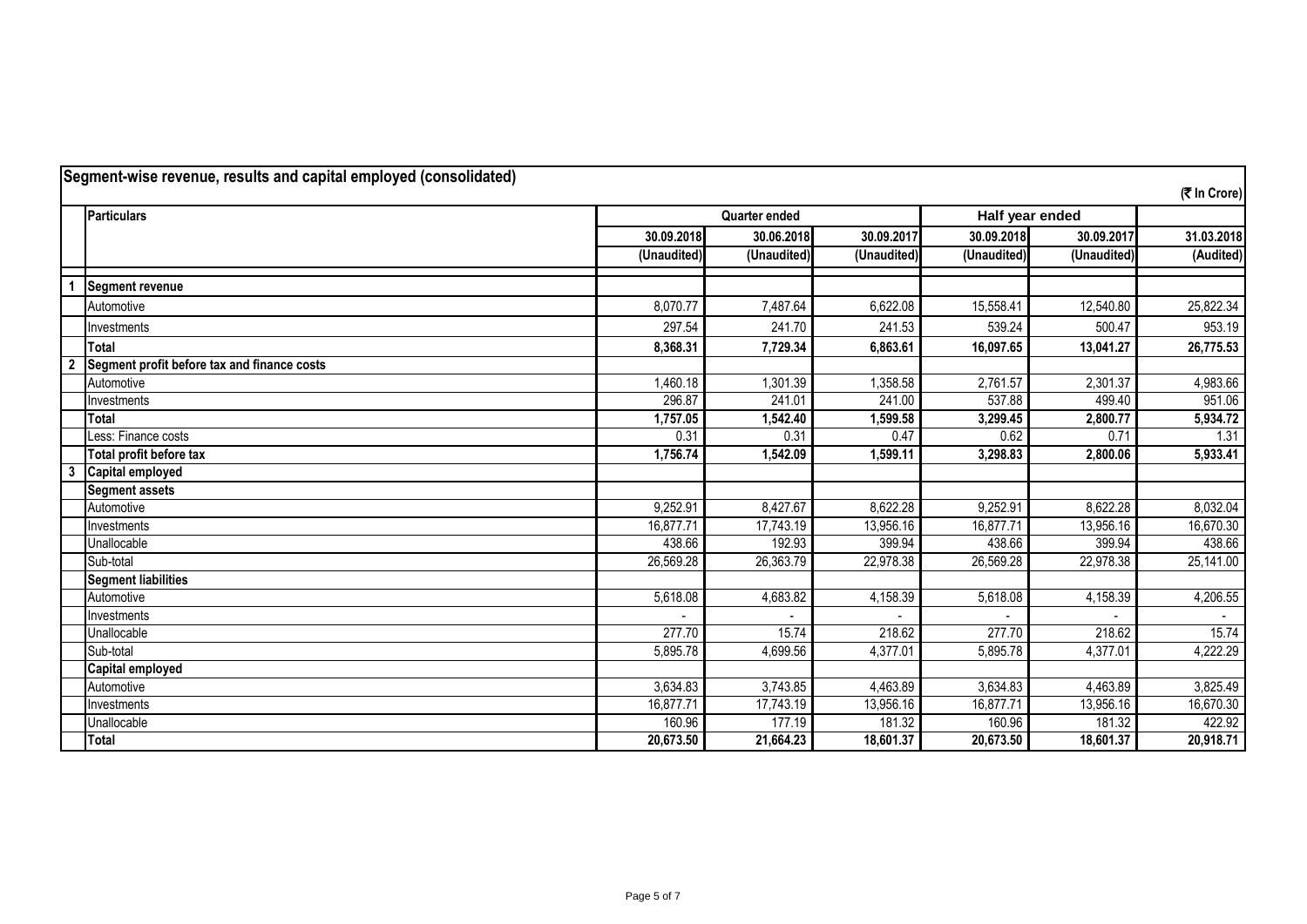| Notes:                                                                         |                       |            |                 |  |  |  |  |  |  |
|--------------------------------------------------------------------------------|-----------------------|------------|-----------------|--|--|--|--|--|--|
| The consolidated financial results include results of the following companies: |                       |            |                 |  |  |  |  |  |  |
| Name of the company                                                            | % shareholding and    | Segment    | Consolidated as |  |  |  |  |  |  |
|                                                                                | voting power of Bajaj |            |                 |  |  |  |  |  |  |
|                                                                                | Auto Limited          |            |                 |  |  |  |  |  |  |
| a. PT. Bajaj Auto Indonesia                                                    | 99.25%                | Automotive | Subsidiary      |  |  |  |  |  |  |

b. Bajaj Auto International Holdings BV \* 100% Automotive Subsidiary \* The consolidated financial results of Bajaj Auto International Holdings BV include 47.99% interest in KTM AG as an associate.

2. Disclosure of consolidated assets and liabilities (Balance Sheet) as per Regulation 33 of the SEBI (Listing Obligations and Disclosure Requirements) Regulations, 2015 for the half year ended 30 September 2018 -

**(**` **In Crore)**

|                | <b>Particulars</b>                                               | As at<br>30.09.2018 | As at<br>30.09.2017 | As at<br>31.03.2018 |
|----------------|------------------------------------------------------------------|---------------------|---------------------|---------------------|
|                |                                                                  | (Unaudited)         | (Unaudited)         | (Audited)           |
| А              | <b>Assets</b>                                                    |                     |                     |                     |
|                |                                                                  |                     |                     |                     |
| $\mathbf{1}$   | <b>Non-current assets</b>                                        |                     |                     |                     |
|                | (a) Property, plant and equipment                                | 1,734.49            | 1,847.13            | 1,821.22            |
|                | (b) Capital work-in-progress                                     | 10.06<br>56.31      | 11.91<br>57.70      | 11.15<br>57.11      |
|                | (c) Investment property                                          | 24.68               | 22.33               |                     |
|                | (d) Intangible assets<br>(e) Intangible assets under development | 20.59               | 35.86               | 45.32               |
|                | (f) Investment in associate of subsidiary                        | 2.654.92            | 2.275.26            | 2.528.99            |
|                | (q) Financial assets                                             |                     |                     |                     |
|                | Investments                                                      | 12,929.77           | 4,200.43            | 10,600.17           |
|                | Loans                                                            | 31.33               | 30.28               | 30.68               |
|                | Other financial assets                                           | 0.02                | 0.02                | 0.02                |
|                | (h) Income tax assets (net)                                      | 438.66              | 399.94              | 438.66              |
|                | (i) Other non-current assets                                     | 344.15              | 375.87              | 356.85              |
|                | Sub-total - Non-current assets                                   | 18,244.98           | 9,256.73            | 15,890.17           |
|                |                                                                  |                     |                     |                     |
| $\overline{2}$ | <b>Current assets</b>                                            |                     |                     |                     |
|                | (a) Inventories                                                  | 677.97              | 545.32              | 742.58              |
|                | (b) Financial assets                                             |                     |                     |                     |
|                | Investments                                                      | 3,889.05            | 9.680.16            | 5.765.41            |
|                | Trade receivables                                                | 2.282.16            | 1.425.46            | 1.491.87            |
|                | Cash and cash equivalents                                        | 497.88              | 347.37              | 775.60              |
|                | Other bank balances                                              | 20.23<br>7.44       | 17.84               | 17.06<br>6.26       |
|                | Loans<br>Other financial assets                                  | 44.63               | 7.48<br>129.34      | 79.36               |
|                | (c) Other current assets                                         | 904.94              | 1.568.68            | 372.69              |
|                | Sub-total - Current assets                                       | 8,324.30            | 13,721.65           | 9,250.83            |
|                | Total - Assets                                                   | 26,569.28           | 22,978.38           | 25,141.00           |
| В              | <b>Equity and liabilities</b>                                    |                     |                     |                     |
|                |                                                                  |                     |                     |                     |
| $\mathbf{1}$   | Equity                                                           |                     |                     |                     |
|                | (a) Equity share capital                                         | 289.37              | 289.37              | 289.37              |
|                | (b) Other equity                                                 | 20.095.84           | 17,879.81           | 20,135.87           |
|                | Equity attributable to owners of the Company                     | 20,385.21           | 18,169.18           | 20.425.24           |
|                | (c) Non-controlling interest                                     | 0.01<br>20,385.22   | 0.04<br>18,169.22   | 0.02<br>20,425.26   |
|                | Subtotal - Total equity                                          |                     |                     |                     |
| $\overline{2}$ | <b>Non-current liabilities</b>                                   |                     |                     |                     |
|                | (a) Financial liabilities                                        |                     |                     |                     |
|                | Sales tax deferral                                               | 121.25              | 120.33              | 120.77              |
|                | (b) Provisions                                                   | 140.20              | 102.63              | 112.19              |
|                | (c) Deferred tax liabilities (net)                               | 119.10              | 261.24              | 323.42              |
|                | (d) Government grant                                             | 45.28               | 47.93               | 46.61               |
|                | (e) Other non-current liabilities                                | 1.20                | 1.48                | 1.35                |
|                | Sub-total - Non-current liabilities                              | 427.03              | 533.61              | 604.34              |
| 3              | <b>Current liabilities</b>                                       |                     |                     |                     |
|                | (a) Financial liabilities                                        |                     |                     |                     |
|                | Trade payables                                                   | 4,153.14            | 3,225.80            | 3,244.42            |
|                | Other financial liabilities                                      | 826.43              | 298.25              | 329.26              |
|                | (b) Other current liabilities                                    | 350.70              | 395.01              | 393.73              |
|                | (c) Provisions                                                   | 146.41              | 135.22              | 125.60              |
|                | (d) Government grant                                             | 2.65                | 2.65                | 2.65                |
|                | (e) Current tax liabilities (net)                                | 277.70              | 218.62              | 15.74               |
|                | Sub-total - Current liabilities                                  | 5,757.03            | 4,275.55            | 4,111.40            |
|                | <b>Total - Equity and liabilities</b>                            | 26,569.28           | 22,978.38           | 25,141.00           |